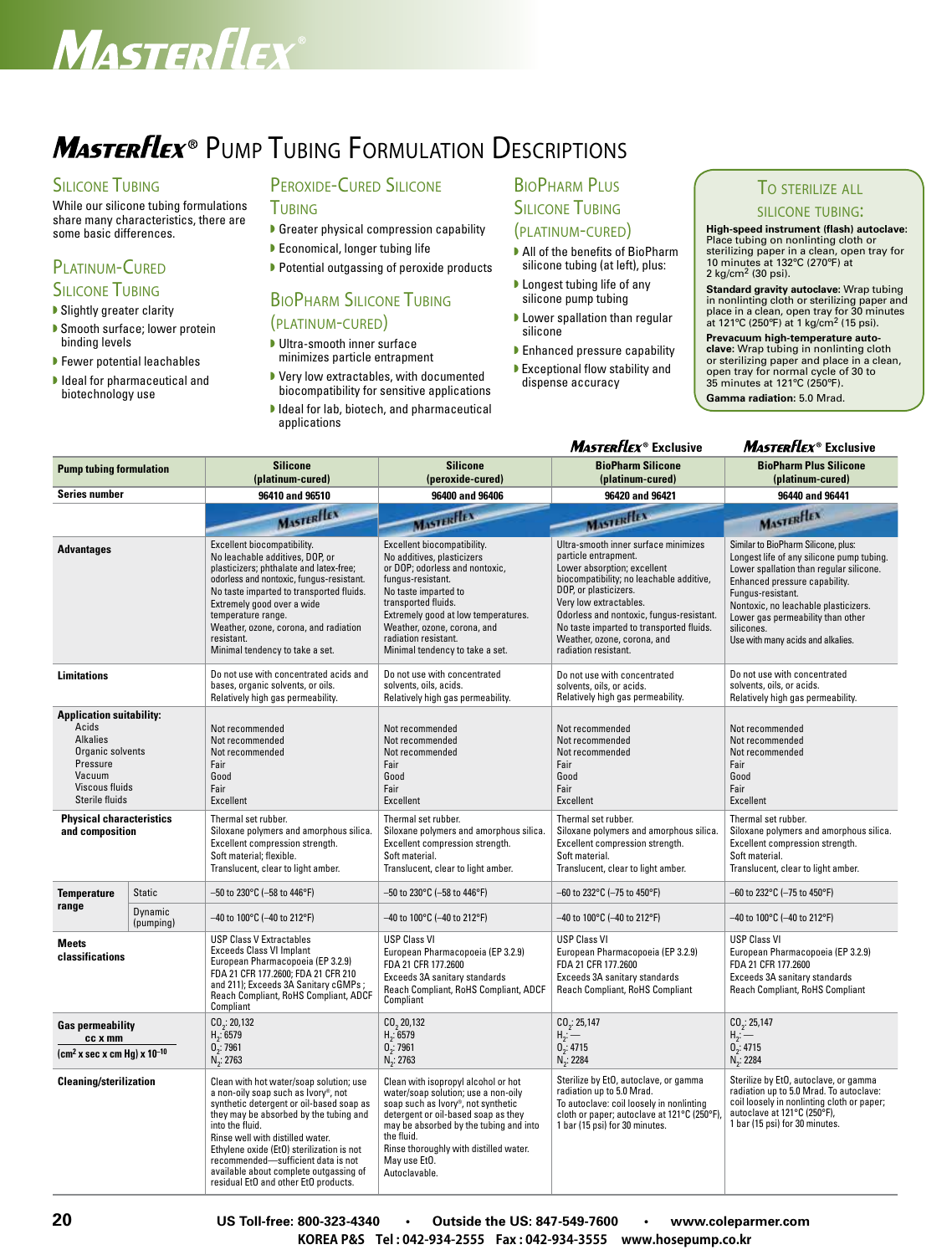## MASTERFLEX



### Other Biopharmaceutical Tubing

In addition to silicone, we also carry other pump tubing formulations that are biocompatible and well-suited to biotech and pharmaceutical laboratory or production applications.

#### PURI-FLEX<sup>™</sup> TUBING

- w Heat sealable and weldable
- I Long pump life when compared to silicone or many other TPE tubings
- Low spallation when compared to silicone or many other TPE tubings

#### C-Flex® Tubing

- $\blacktriangleright$  Combines biocompatibility of silicone with chemical resistance similar to Tygon®
- $\blacktriangleright$  Heat sealable, weldable, economical

### C-Flex® ULTRA Tubing

- **Combines biocompatibility of** silicone with chemical resistance similar to Tygon®
- Heat sealable, weldable, economical
- **D** Longest pump life of any C-FLEX formulation
- **D** Low spallation and reduced residue
- $\blacktriangleright$  Engineered specifically for peristaltic pumps

#### PHARMED<sup>®</sup> BPT TUBING

- Up to 10,000 hours of tubing life
- w Resists ozone and UV radiation
- ▶ Noncytotoxic and nonhemolytic
- $\blacktriangleright$  Ideal for tissue and cell culture work
- $\blacktriangleright$  Heat sealable and bondable

#### **MASTERFLEX<sup>®</sup>** Exclusive

| <b>Pump tubing</b><br>formulation                                                                                                         |                      | Puri-Flex <sup>™</sup>                                                                                                                                                                                                                                                     | $C$ -Flex®                                                                                                                                                                                                                             | <b>C-Flex<sup>®</sup> ULTRA</b>                                                                                                                                                                     | <b>PharMed® BPT</b>                                                                                                                                                                                                                                                                                                          |
|-------------------------------------------------------------------------------------------------------------------------------------------|----------------------|----------------------------------------------------------------------------------------------------------------------------------------------------------------------------------------------------------------------------------------------------------------------------|----------------------------------------------------------------------------------------------------------------------------------------------------------------------------------------------------------------------------------------|-----------------------------------------------------------------------------------------------------------------------------------------------------------------------------------------------------|------------------------------------------------------------------------------------------------------------------------------------------------------------------------------------------------------------------------------------------------------------------------------------------------------------------------------|
| Series number                                                                                                                             |                      | 96419                                                                                                                                                                                                                                                                      | 06424                                                                                                                                                                                                                                  | 06434                                                                                                                                                                                               | 06508                                                                                                                                                                                                                                                                                                                        |
|                                                                                                                                           |                      | <b>MASTERFLEX</b>                                                                                                                                                                                                                                                          | MASTERFLEX                                                                                                                                                                                                                             | MASTERFLEX                                                                                                                                                                                          | MASTERFLEX                                                                                                                                                                                                                                                                                                                   |
| <b>Advantages</b>                                                                                                                         |                      | Biocompatible.<br>Heat sealable and weldable.<br>Long pump life when compared to<br>silicone or other TPE tubings.<br>Low spallation when compared to<br>silicone or some other TPE tubings.<br>Very low protein binding.<br>Cost effective.<br>No halogens or phthalates. | Physical properties similar to silicone<br>with chemical compatibility of Tygon®.<br>Inexpensive.<br>Biocompatible.<br>Heat sealable and weldable.                                                                                     | Physical properties similar to silicone<br>with chemical compatibility of Tygon®.<br>Biocompatible.<br>Heat sealable and weldable.<br>Longer pump life and lower spallation<br>than C-FLEX (06424). | Great for tissue and cell work-nontoxic<br>and nonhemolytic.<br>Long service life minimizes risk of fluid<br>exposure; reduces tubing costs and<br>pump downtime.<br>Opaque to UV and visible light to protect<br>light-sensitive fluids.<br>Low gas permeability.<br>High-pressure 10.3 bar (150 psi) version<br>available. |
| <b>Limitations</b>                                                                                                                        |                      | Do not use with concentrated solvents,<br>oils, or acids.<br>Moderate temperature range.                                                                                                                                                                                   | Not recommended for use with<br>hydrocarbons. Moderate pumping life.                                                                                                                                                                   | Not recommended for use with<br>hydrocarbons.                                                                                                                                                       | Potential leaching of USP mineral oil or<br>blend material.                                                                                                                                                                                                                                                                  |
| <b>Application suitability:</b><br>Acids<br><b>Alkalies</b><br>Organic solvents<br>Pressure<br>Vacuum<br>Viscous fluids<br>Sterile fluids |                      | Good<br>Good<br>Not recommended<br>Good<br>Good<br>Excellent<br>Excellent                                                                                                                                                                                                  | Good<br>Good<br>Not recommended<br>Fair<br>Good<br>Fair<br>Excellent                                                                                                                                                                   | Good<br>Good<br>Not recommended<br>Fair<br>Good<br>Fair<br>Excellent                                                                                                                                | Good<br>Good<br>Not recommended<br>Good<br>Good<br>Excellent<br><b>Excellent</b>                                                                                                                                                                                                                                             |
| <b>Physical characteristics</b><br>and composition                                                                                        |                      | Thermoplastic elastomers.<br>Excellent tensile and tear strength.<br>Translucent, clear to light white.                                                                                                                                                                    | Thermoplastic elastomer.<br>Styrene-ethylene-butylene modified block<br>copolymer with silicone oil.<br>Excellent tensile and tear strength<br>Soft material. Opaque, white.                                                           | Thermoplastic elastomer.<br>Styrene-ethylene-butylenemodified<br>block copolymer with silicone oil.<br>Excellent tensile and tear strength<br>Translucent.                                          | Thermoplastic elastomer.<br>Polypropylene-based material with<br>USP mineral oil.<br>Excellent tensile strength.<br>Firm (stiff) material. Opaque, beige.                                                                                                                                                                    |
| <b>Temperature range</b>                                                                                                                  | <b>Static</b>        | –50 to 135°C (–58 to 275°F)                                                                                                                                                                                                                                                | –60 to 121°C (–76 to 249°F)                                                                                                                                                                                                            | –60 to 121°C (–76.6 to 250°F)                                                                                                                                                                       | –51 to 132°C (–60 to 270°F)                                                                                                                                                                                                                                                                                                  |
|                                                                                                                                           | Dynamic<br>(pumping) | $-30$ to 80°C (-22 to 176°F)                                                                                                                                                                                                                                               | $-40$ to 60°C (-40 to 140°F)                                                                                                                                                                                                           | $-40$ to 80°C (-40 to 176°F)                                                                                                                                                                        | -20 to 80°C (-4 to 176°F)                                                                                                                                                                                                                                                                                                    |
| <b>Meets</b><br>classifications                                                                                                           |                      | <b>USP Class VI</b><br>FDA 21 CFR 177.2600 and 177.1810<br><b>Reach Compliant</b><br><b>RoHs Compliant</b><br><b>ADCF Compliant</b>                                                                                                                                        | <b>USP Class VI</b><br>European Pharmacopoeia (EP 3.2.9)<br>FDA 21 CFR 177.2600<br>Reach Compliant, RoHS Compliant, ADCF<br>Compliant                                                                                                  | <b>USP Class VI</b><br>European Pharmacopoeia (EP 3.2.9)<br>Reach Compliant, RoHS Compliant, ADCF<br>Compliant                                                                                      | <b>USP Class VI</b><br>European Pharmacopoeia (EP 3.2.9)<br>FDA 21 CFR 177.2600<br><b>NSF-51</b><br>Reach Compliant, RoHS Compliant                                                                                                                                                                                          |
| <b>Gas permeability</b><br>cc x mm<br>(cm <sup>2</sup> x sec x cm Hg) x 10 <sup>–10</sup>                                                 |                      | CO <sub>2</sub> : 1200<br>$H_2$ :<br>0, 200<br>$N_{2}$ : 80                                                                                                                                                                                                                | CO <sub>2</sub> :<br>$H_2$ :<br>$0$ <sub>2</sub> : 150<br>$N_{2}$ : —                                                                                                                                                                  | CO <sub>2</sub> : 2.1<br>$H_2 -$<br>0, 1.1<br>$N_2$ : 3.4                                                                                                                                           | CO <sub>2</sub> : 1200<br>$H_j$ : $-$<br>$0\frac{1}{2}$ : 200<br>$N_2$ : 80                                                                                                                                                                                                                                                  |
| <b>Cleaning/sterilization</b>                                                                                                             |                      | Sterilize by EtO, autoclave up to 135°C<br>(275°F), gamma radiation up to 4.5 Mrad.<br>To autoclave: coil loosely in nonlinting<br>cloth or paper; autoclave from 121°C<br>(250°F) to 135°C (275°F).                                                                       | Sterilize by EtO, autoclave, or gamma<br>radiation.<br>To autoclave: do not clamp; autoclave<br>up to maximum steam temperature<br>of 132°C (290°F) for up to 10 minutes.<br>Flush autoclaving at 135°C (275°F) is not<br>recommended. | Sterilize by gamma radiation or one<br>cycle of autoclave at 121°C (250°F),<br>1 bar (15 psi) for 30 minutes.                                                                                       | Sterilize by EtO, autoclave, or<br>gamma radiation up to 2.5 Mrad.<br>Repeated autoclaving will not affect<br>overall life.                                                                                                                                                                                                  |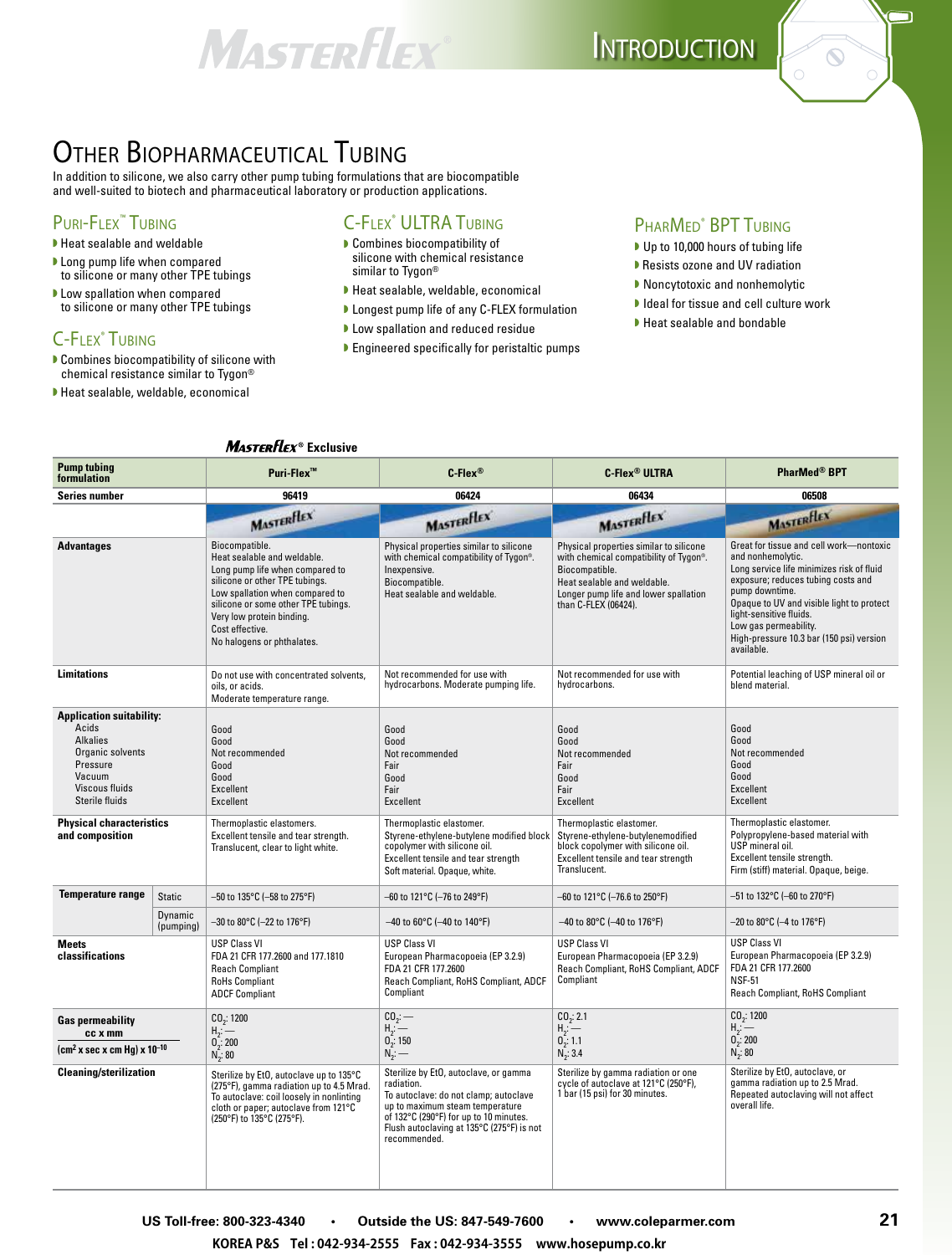## Masterflex

## **MasterFlex**® Pump Tubing Formulations Descriptions

#### PHARMAPURE<sup>®</sup> TUBING

- $\blacktriangleright$  Biocompatibility similar to PharMed® BPT
- **D** Long life under continuous pressure up to 2.7 bar (40 psi)
- Very low spallation and low extractables

#### Chem-Durance® Bio Tubing

- $\blacktriangleright$  Excellent chemical resistance
- $\blacktriangleright$  Excellent pumping life
- $\blacktriangleright$  Low spallation
- USP Class VI specifications
- **Masterflex exclusive**

#### **PTFE TUBING**

- $\blacktriangleright$  Chemically inert; best chemical resistance of any pump tubing
- ▶ Sold in molded pump tubing elements
- Use with PTFE tubing pump head

#### Tygon® E-LFL Tubing

**D** Longest tubing life of all Tygon tubing formulations

**MASTERFLEX<sup>®</sup>** Exclusive

- ▶ Broad chemical compatibility
- **Low gas permeability**

#### TYGON<sup>®</sup> E-FOOD **TUBING**

- **Meets various food** and sanitary regulations
- **D** Unaffected by common commercial sanitizers
- $\blacktriangleright$  Nonwetting properties allow flush-cleaning and complete drainage
- **Smooth inner surface**

#### **STERILIZATION**

**Ethylene oxide (ETO):** Coil tubing loosely in nonlinting cloth or sterilization paper. Follow the sterilization equipment manufacturer's directions as to gas type, concentration, times, and temperatures; maintain humidity within the prescribed limits, generally between 30 to 65%.

**Standard gravity autoclave:** Coil tubing loosely in nonlinting cloth or sterilizing<br>paper, and place in a clean, open tray for<br>30 minutes at 121°C (250°F) at 1 kg/cm<sup>2</sup> (15 psi); air dry at max 66ºC (150ºF) for 2 to 2<sup>1/2</sup> hours until clear.

**Gamma radiation:** Cap ends of tubing if required. Radiation should be product specific and according to GMP guidelines.

| <b>Pump tubing</b><br>formulation                                                                                                         |                      | <b>PharmaPure<sup>®</sup></b>                                                                                                                                                                                                                      | <b>Chem-Durance<sup>®</sup> Bio</b>                                                                                                                                                                                                                                                    | <b>PTFE</b>                                                                                                                                                                                                                | Tygon <sup>®</sup> E-LFL                                                                                                                                                                                                                                                                 | Tygon <sup>®</sup> E-Food<br>$(B-44-4X)$                                                                                                                                                                                                                                                                                                                     |
|-------------------------------------------------------------------------------------------------------------------------------------------|----------------------|----------------------------------------------------------------------------------------------------------------------------------------------------------------------------------------------------------------------------------------------------|----------------------------------------------------------------------------------------------------------------------------------------------------------------------------------------------------------------------------------------------------------------------------------------|----------------------------------------------------------------------------------------------------------------------------------------------------------------------------------------------------------------------------|------------------------------------------------------------------------------------------------------------------------------------------------------------------------------------------------------------------------------------------------------------------------------------------|--------------------------------------------------------------------------------------------------------------------------------------------------------------------------------------------------------------------------------------------------------------------------------------------------------------------------------------------------------------|
| <b>Series number</b>                                                                                                                      |                      | 06435                                                                                                                                                                                                                                              | 06442                                                                                                                                                                                                                                                                                  | 77390                                                                                                                                                                                                                      | 06440                                                                                                                                                                                                                                                                                    | 06418                                                                                                                                                                                                                                                                                                                                                        |
|                                                                                                                                           |                      | <b>MASTERFLEX</b>                                                                                                                                                                                                                                  | MASTERFIEV                                                                                                                                                                                                                                                                             |                                                                                                                                                                                                                            | MASTERILEX                                                                                                                                                                                                                                                                               | Masterflex                                                                                                                                                                                                                                                                                                                                                   |
| <b>Advantages</b>                                                                                                                         |                      | Nontoxic and nonhemolytic<br>(similar to PharMed®BPT);<br>biocompatible.<br>Long life even under pressure; up to<br>1000 hours at 2.7 bar (40 psi).<br>Very low spallation-protects fluid<br>purity.<br>Low extractables.<br>Low gas permeability. | Excellent chemical resistance.<br>Excellent life and durability<br>under pressure.<br>Low spallation.<br>Plasticizer-free inner liner.<br>High dielectric constant.<br>Excellent biocompatibility.                                                                                     | Chemically inert.<br>Excellent chemical resistance.<br>Will not leach into or absorb out of<br>fluid being pumped.<br>Extremely low gas permeability.<br>Nontoxic.<br>Virtually nonporous.<br>Low coefficient of friction. | Longest life of all Tygon®<br>peristaltic tubing (up to 1000 hrs).<br>Clear for easy flow monitoring.<br>Broad chemical resistance.<br>Nonaging, nonoxidizing.<br>Low gas permeability.<br>Smooth bore.<br>Good for viscous fluids.<br>High dielectric constant.                         | Designed especially for handling<br>food products.<br>Bore is extremely smooth (better<br>than most stainless steels)<br>Nontoxic, will not affect taste or<br>odor, and clear for CIP and flow<br>verification.<br>Excellent nonwetting properties<br>permit flush cleaning and complete<br>drainage.<br>High dielectric constant.                          |
| <b>Limitations</b>                                                                                                                        |                      | Potential leaching of USP<br>mineral oil or blend material.                                                                                                                                                                                        | Requires high starting torque.                                                                                                                                                                                                                                                         | Limited pumping life.<br>Sold as tube elements only; no<br>continuous lengths available.                                                                                                                                   | Do not use with strong acids<br>and alkalies.                                                                                                                                                                                                                                            | Limited pumping life.                                                                                                                                                                                                                                                                                                                                        |
| <b>Application suitability:</b><br>Acids<br><b>Alkalies</b><br>Organic solvents<br>Pressure<br>Vacuum<br>Viscous fluids<br>Sterile fluids |                      | Good<br>Good<br>Not recommended<br>Good<br>Good<br>Excellent<br>Excellent                                                                                                                                                                          | <b>Excellent</b><br><b>Excellent</b><br>Good<br>Excellent<br><b>Excellent</b><br><b>Excellent</b><br><b>Excellent</b>                                                                                                                                                                  | <b>Excellent</b><br>Excellent<br><b>Excellent</b><br>Good<br>Good<br><b>Excellent</b><br>Good                                                                                                                              | Good<br>Good<br>Not recommended<br>Good<br>Good<br><b>Excellent</b><br>Good                                                                                                                                                                                                              | Good<br>Good<br>Not recommended<br>Good<br>Good<br>Excellent<br>Fair                                                                                                                                                                                                                                                                                         |
| Physical<br>characteristics<br>and composition                                                                                            |                      | Thermoplastic elastomer.<br>Polypropylene-based material<br>with USP<br>mineral oil.<br>Excellent tensile strength.<br>Firm (stiff) material.<br>Opaque, off-white.                                                                                | Thermoplastic elastomer<br>(for outer jacket).<br>Plasticizer-free inner liner.<br>Firm (stiff) material.<br>Opaque, beige.                                                                                                                                                            | Polytetrafluoroethylene.<br>Rigid material.<br>Translucent, white.                                                                                                                                                         | Thermoplastic.<br>PVC-based material with<br>plasticizer.<br>Firm (stiff) material.<br>Transparent, clear.                                                                                                                                                                               | Thermoplastic.<br>PVC-based material with<br>plasticizer.<br>Firm (stiff) material.<br>Transparent, clear.                                                                                                                                                                                                                                                   |
| <b>Temperature</b><br>range                                                                                                               | <b>Static</b>        | $-51$ to 132°C (-60 to 270°F)                                                                                                                                                                                                                      | $-60$ to 74°C (-71 to 165°F)                                                                                                                                                                                                                                                           | $-240$ to 260°C (-400 to 500°F)                                                                                                                                                                                            | $-46$ to 74°C (-51 to 165°F)                                                                                                                                                                                                                                                             | $-36$ to 74°C (-32 to 165°F)                                                                                                                                                                                                                                                                                                                                 |
|                                                                                                                                           | Dynamic<br>(pumping) | $-20$ to 80°C (-4 to 176°F)                                                                                                                                                                                                                        | 0 to 40°C (32 to 104°F)                                                                                                                                                                                                                                                                | -40 to 150°C (-40 to 302°F)                                                                                                                                                                                                | 0 to 40°C (32 to 104°F)                                                                                                                                                                                                                                                                  | 0 to 40°C (32 to 104°F)                                                                                                                                                                                                                                                                                                                                      |
| <b>Meets</b><br>classifications                                                                                                           |                      | <b>USP Class VI</b><br>FDA 21 CFR 177.2600 European<br>Pharmacopoeia (EP 3.2.9)<br><b>Reach Compliant</b><br><b>RoHS Compliant</b>                                                                                                                 | <b>USP Class VI</b><br>FDA 21 CFR 177.2600<br><b>Reach Compliant</b><br><b>RoHS Compliant</b>                                                                                                                                                                                          | <b>USP Class VI</b><br>Reach (non-DEHP) ADCF<br>RoHS                                                                                                                                                                       | <b>USP Class VI</b><br>European Pharmacopia 3.2.9<br>FDA 21 CFR 175.300<br><b>EU Food</b><br>Reach (non-DEHP)<br>RoHS, ADCF                                                                                                                                                              | FDA 21 CFR 175.300<br><b>EU Food</b><br><b>NSF-51</b><br>Reach (non-DEHP)<br>RoHS<br>ADCF<br>3A                                                                                                                                                                                                                                                              |
| <b>Gas permeability</b><br>cc x mm<br>$(cm2 x sec x cm Hg) x 10-10$                                                                       |                      | $CO_2$ : 1200<br>$H_2$ –<br>$0^{2}_{2}$ : 200<br>$N_2$ : 80                                                                                                                                                                                        | CO <sub>2</sub> : 745<br>$H_2$ : —<br>0 <sub>2</sub> : 200<br>N <sub>2</sub> : 80                                                                                                                                                                                                      | CO <sub>2</sub> : 6.8<br>$H_2:$ —<br>$0_2$ : —<br>$N_2$ : 1.0                                                                                                                                                              | CO <sub>2</sub> : 563<br>$H_2:$ —<br>0 <sub>2</sub> : 124<br>$N_2: 67$                                                                                                                                                                                                                   | CO <sub>2</sub> : 270<br>$H_2: 97$<br>0 <sub>2</sub> : 60<br>$N_2:30$                                                                                                                                                                                                                                                                                        |
| <b>Cleaning/sterilization</b>                                                                                                             |                      | Sterilize by EtO, autoclave or<br>gamma radiation up to 2.5 Mrad.<br>Repeated autoclaving will not<br>affect overall life.                                                                                                                         | Sterilize with ethylene oxide<br>(EtO) radiation or autoclave.<br>To autoclave: Coil looselv<br>in nonlinting cloth or paper,<br>autoclave at 121°C (250°F) 1 kg/<br>cm <sup>2</sup> (15 psi) for 30 minutes; air<br>dry at 66°C (150°F) for 2 to 21⁄2<br>hours. Radiation: 2.5 Mrads. | Sterilize by EtO, autoclave or<br>dry heat.                                                                                                                                                                                | Sterilize with EtO or autoclave.<br>To autoclave: Coil tubing loosely<br>in nonlinting cloth or paper,<br>autoclave at 121°C (250°F), 1 kg/<br>cm <sup>2</sup> (15 psi) for 30 minutes<br>(tubing will appear milky); air<br>dry at max 66°C (150°F)<br>for 2 to 21/2 hours until clear. | Unaffected by commercial<br>sanitizers (with recommended<br>procedures). Sterilize by EtO or<br>autoclave. To autoclave: Coil<br>tubing loosely in nonlinting cloth<br>or paper; autoclave at 121°C (250°F),<br>1 kg/cm <sup>2</sup> (15 psi) for 30 minutes<br>(tubing will appear milky); air dry at<br>max 66°C (150°F) for 2 to 2½ hours<br>until clear. |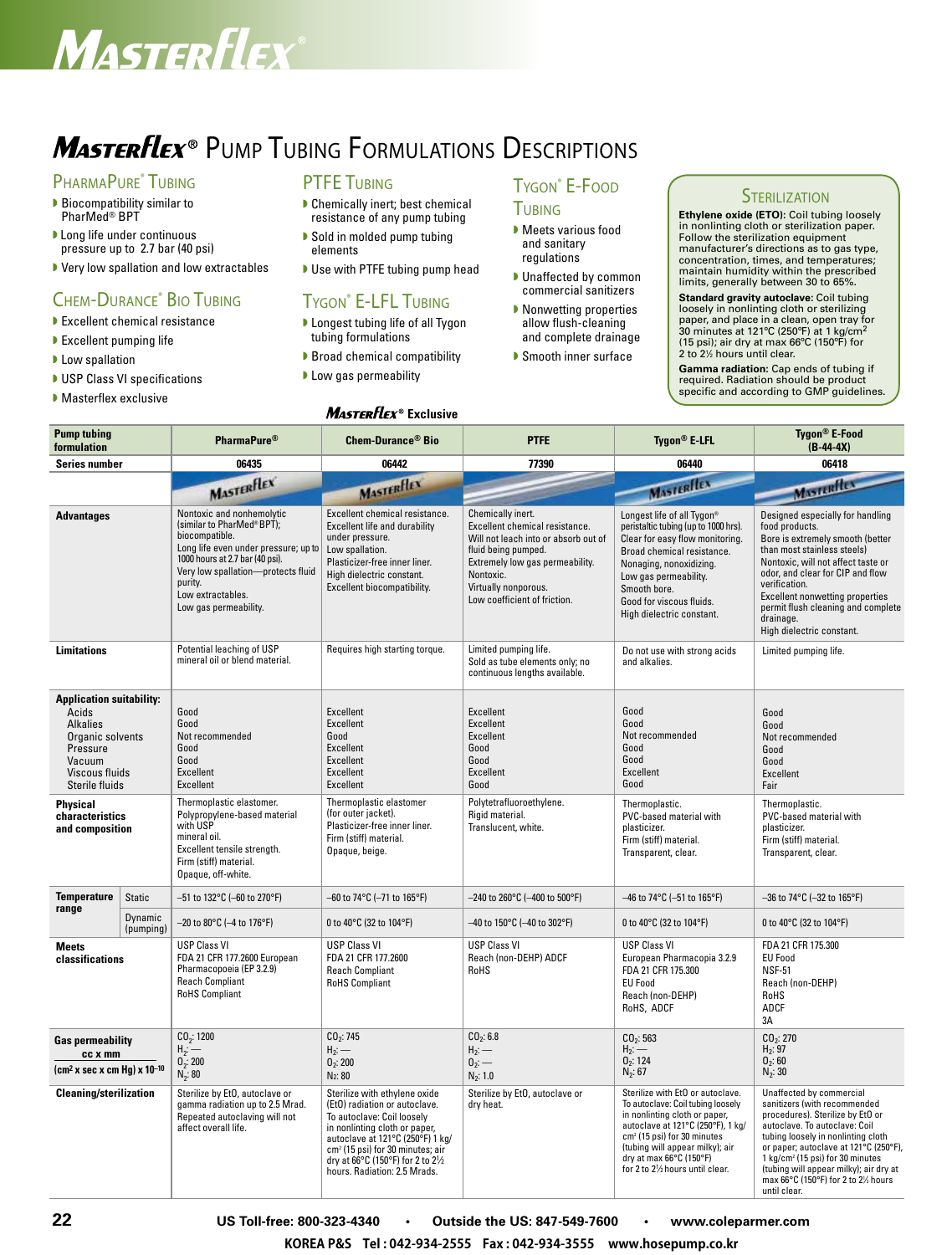## MASTERFLEX

## OTHER INDUSTRIAL AND FOOD-GRADE TUBING

#### TYGON<sup>®</sup> E-LAB TUBING

- $\blacktriangleright$  Ideal for general transfer applications
- $\blacktriangleright$  Economical
- ▶ Nontoxic, nonaging, and nonoxidizing

#### **TYGON<sup>®</sup>** FUEL & LUBRICANT **TUBING**

- $\blacktriangleright$  Ideal for transferring hydrocarbons, gasoline, kerosene, heating oils, cutting compounds, and glycol-based coolants
- $\blacktriangleright$  Not for use with concentrated strong acids or alkalies

#### TYGON<sup>®</sup> CHEMICAL TUBING

- Best chemical resistance of Tygon formulations
- $\blacktriangleright$  Compatible with some organics
- ▶ Plasticizer-free

#### Norprene® Tubing

- Up to 10,000 hours of tubing life
- ▶ Best choice for pressure/vacuum applications
- $\blacktriangleright$  Resists heat, ozone, acids, and alkalies
- $\blacktriangleright$  Heat sealable and bondable
- $\blacktriangleright$  Nonaging, nonoxidizing

#### Norprene® Food Tubing

I Ideal for high-temperature food and beverage applications

 $\Box$ 

 $\odot$ 

- ▶ Similar characteristics as Norprene® tubing
- Meets FDA and NSF standards

| <b>WHERE TO ORDER TUBING</b>         |  |
|--------------------------------------|--|
|                                      |  |
|                                      |  |
| <b>I/P<sup>®</sup> TUBING126-130</b> |  |
|                                      |  |

| <b>Pump tubing</b><br>formulation                                                                                                         | Tygon <sup>®</sup> E-Lab<br>$(E - 3603)$                                                                                                                                                                                                                                                | <b>Tygon<sup>®</sup> Fuel &amp; Lubricant</b><br>$(F-4040-A)$                                                                                                                                                                                                                  | <b>Tygon<sup>®</sup> Chemical</b><br>(2001)                                                                                                                                                                                                                                                                | Norprene®<br>(A 60 G)                                                                                                                                                                                                                                                                                                 | Norprene <sup>®</sup> Food<br>(A 60 F)                                                                                                                                                                                                                                                                 |
|-------------------------------------------------------------------------------------------------------------------------------------------|-----------------------------------------------------------------------------------------------------------------------------------------------------------------------------------------------------------------------------------------------------------------------------------------|--------------------------------------------------------------------------------------------------------------------------------------------------------------------------------------------------------------------------------------------------------------------------------|------------------------------------------------------------------------------------------------------------------------------------------------------------------------------------------------------------------------------------------------------------------------------------------------------------|-----------------------------------------------------------------------------------------------------------------------------------------------------------------------------------------------------------------------------------------------------------------------------------------------------------------------|--------------------------------------------------------------------------------------------------------------------------------------------------------------------------------------------------------------------------------------------------------------------------------------------------------|
| Series number                                                                                                                             | 06509                                                                                                                                                                                                                                                                                   | 06401                                                                                                                                                                                                                                                                          | 06475                                                                                                                                                                                                                                                                                                      | 06404                                                                                                                                                                                                                                                                                                                 | 06402                                                                                                                                                                                                                                                                                                  |
|                                                                                                                                           | <b>MASTERFIELD</b>                                                                                                                                                                                                                                                                      | <b>MASTERFLEX</b>                                                                                                                                                                                                                                                              | <b>MASTERFLEX</b>                                                                                                                                                                                                                                                                                          | MASTERFIEX                                                                                                                                                                                                                                                                                                            | MASTERFLEX                                                                                                                                                                                                                                                                                             |
| <b>Advantages</b>                                                                                                                         | Inexpensive tubing for general<br>laboratory applications.<br>Clear for easy flow monitoring.<br>Handles virtually all inorganic<br>chemicals.<br>Nonaging, nonoxidizing.<br>Low gas permeability.<br>Good for viscous fluids.<br>High dielectric constant.                             | Specially formulated to transport<br>hydrocarbons, petroleum<br>products, and distillates.<br>Suitable for gasoline, kerosene,<br>heating oils, cutting fluids, and<br>glycol-based coolants.<br>Minimum extractability.<br>Low gas permeability.<br>High dielectric constant. | Best chemical resistance of<br>any Tygon® formulation.<br>Compatible with many<br>polar solvents.<br>Plasticizer-free.<br>Clear for easy flow monitoring.<br>Low extractability.<br>Low gas permeability.<br>High dielectric constant.                                                                     | Best choice for vacuum/pressure<br>applications.<br>Offers longest pump tubing life.<br>Heat, ambient ozone resistant.<br>Good resistance to<br>acids/alkalies.<br>Black color hides dirt and dust.<br>Heat sealable, nonaging,<br>and nonoxidizing.<br>High dielectric constant.<br>High-pressure version available. | Similar to Norprene® (06404) but<br>with FDA approval.<br><b>Excellent for food/dairy</b><br>applications.<br>Longest life, good flow<br>consistency.<br>Heat and ozone resistant.<br>Good resistance to acids/alkalies.<br>Heat sealable, nonaging, and<br>nonoxidizing.<br>High dielectric constant. |
| <b>Limitations</b>                                                                                                                        | Limited pumping life.                                                                                                                                                                                                                                                                   | Don't use with strong acids<br>and alkalies.                                                                                                                                                                                                                                   | Limited pumping life.<br>Some external spallation during<br>use (does not affect tubing ID).<br>Recommended for use with<br>Easy-Load®, Easy-Load® II, and<br>Easy-Load®3 pump heads only.                                                                                                                 | Potential leaching of USP mineral<br>oil or blend material.                                                                                                                                                                                                                                                           | Potential leaching of USP mineral<br>oil or blend material.                                                                                                                                                                                                                                            |
| <b>Application suitability:</b><br>Acids<br><b>Alkalies</b><br>Organic solvents<br>Pressure<br>Vacuum<br>Viscous fluids<br>Sterile fluids | Good<br>Good<br>Not recommended<br>Good<br>Good<br>Excellent<br>Poor                                                                                                                                                                                                                    | Good<br>Good<br>Not recommended<br>Good<br>Good<br><b>Excellent</b><br>Poor                                                                                                                                                                                                    | <b>Excellent</b><br><b>Excellent</b><br>Good<br>Good<br>Good<br>Excellent<br>Good                                                                                                                                                                                                                          | Good<br>Good<br>Not recommended<br>Excellent<br>Excellent<br>Excellent<br>Not recommended                                                                                                                                                                                                                             | Good<br>Good<br>Not recommended<br>Excellent<br>Excellent<br>Excellent<br>Good                                                                                                                                                                                                                         |
| <b>Physical characteristics</b><br>and composition                                                                                        | Thermoplastic.<br>PVC-based material with<br>plasticizer.<br>Firm (stiff) material.<br>Transparent, clear.                                                                                                                                                                              | Thermoplastic.<br>PVC-based material with<br>plasticizer.<br>Firm (stiff) material.<br>Transparent, yellow.                                                                                                                                                                    | Thermoplastic elastomer.<br>PVC- and plasticizer-free material.<br>Firm (stiff) material.<br>Transparent, clear.                                                                                                                                                                                           | Thermoplastic elastomer.<br>Polypropylene-based material<br>with USP mineral oil.<br>Excellent tensile strength.<br>Firm (stiff) material.<br>Opaque, black.                                                                                                                                                          | Thermoplastic elastomer.<br>Polypropylene-based<br>material with USP mineral oil.<br>Excellent tensile strength.<br>Firm (stiff) material.<br>Opaque, beige.                                                                                                                                           |
| <b>Temperature range</b>                                                                                                                  | $-46$ to 74°C (-51 to 165°F)                                                                                                                                                                                                                                                            | –37 to 74°C (–35 to 165°F)                                                                                                                                                                                                                                                     | –77 to 57°C (–108 to 135°F)                                                                                                                                                                                                                                                                                | –59 to 132°C (–60 to 270°F)                                                                                                                                                                                                                                                                                           | -59 to 132°C (–60 to 270°F)                                                                                                                                                                                                                                                                            |
|                                                                                                                                           | 0 to 40°C (32 to 104°F)                                                                                                                                                                                                                                                                 | 0 to 40°C (32 to 104°F)                                                                                                                                                                                                                                                        | 0 to 40°C (32 to 104°F)                                                                                                                                                                                                                                                                                    | -20 to 80°C (-4 to 176°F)                                                                                                                                                                                                                                                                                             | –20 to 80°C (–4 to 176°F)                                                                                                                                                                                                                                                                              |
| <b>Meets</b><br>classifications                                                                                                           | <b>USP Class VI</b><br>FDA 21 CFR 175.300<br><b>EU Food</b><br><b>NSF-51</b><br>Reach (non-DEHP)<br>RoHS<br>ADCF                                                                                                                                                                        | None<br><b>Reach Compliant</b><br><b>RoHS Compliant</b><br><b>ADCF Compliant</b>                                                                                                                                                                                               | FDA 21 CFR 175.300<br><b>Reach Compliant</b><br><b>RoHS Compliant</b><br><b>ADCF Compliant</b>                                                                                                                                                                                                             | <b>NSF-51</b><br><b>Reach Compliant</b><br><b>RoHS Compliant</b><br>$=$                                                                                                                                                                                                                                               | FDA 21 CFR 177.2600<br><b>NSF-51</b><br><b>Reach Compliant</b><br><b>RoHS</b> Compliant                                                                                                                                                                                                                |
| <b>Gas permeability</b><br>cc x mm<br>$(cm2 x sec x cm Hg) x 10-10$                                                                       | CO <sub>2</sub> : 360<br>$H_2: 97$<br>0 <sub>2</sub> : 80<br>$N_2$ : 40                                                                                                                                                                                                                 | CO <sub>2</sub> : 100<br>$H_2: 97$<br>0 <sub>2</sub> : 22<br>$N_2$ : 12                                                                                                                                                                                                        | CO <sub>2</sub> : 114<br>$H_2:$ —<br>0 <sub>2</sub> : 19<br>$N_2: 9$                                                                                                                                                                                                                                       | CO <sub>2</sub> : 1200<br>$H_2:$ —<br>0 <sub>2</sub> : 200<br>$N_2$ : 80                                                                                                                                                                                                                                              | CO <sub>2</sub> : 1200<br>$H_2$ : —<br>0 <sub>2</sub> : 200<br>$N_2: 80$                                                                                                                                                                                                                               |
| <b>Cleaning/sterilization</b>                                                                                                             | Sterilize with EtO or autoclave.<br>To autoclave: Coil tubing loosely in<br>nonlinting cloth or paper, autoclave<br>at 121°C (250°F),<br>1 kg/cm <sup>2</sup> (15 psi) for 30 minutes<br>(tubing will appear milky); air<br>dry at max 66°C (150°F) for 2 to 21/2<br>hours until clear. | Sterilization is not recommended.                                                                                                                                                                                                                                              | Sterilize by EtO, autoclave, or<br>gamma radiation.<br>To autoclave: Coil tubing loosely in<br>nonlinting cloth or paper; autoclave<br>at 121°C (250°F),<br>1 kg/cm <sup>2</sup> (15 psi) for 30 minutes<br>(tubing will appear milky); air dry at<br>max 66°C (150°F) for 2 to 21/2 hours<br>until clear. | Sterilize by autoclave, EtO,<br>and gamma.<br>Repeated sterilization will not<br>affect overall life.                                                                                                                                                                                                                 | Sterilize by autoclave, EtO,<br>and gama.<br>Repeated autoclaving will not<br>affect overall life.                                                                                                                                                                                                     |

**US Toll-free: 800-323-4340 • Outside the US: 847-549-7600 • www.coleparmer.com 23**